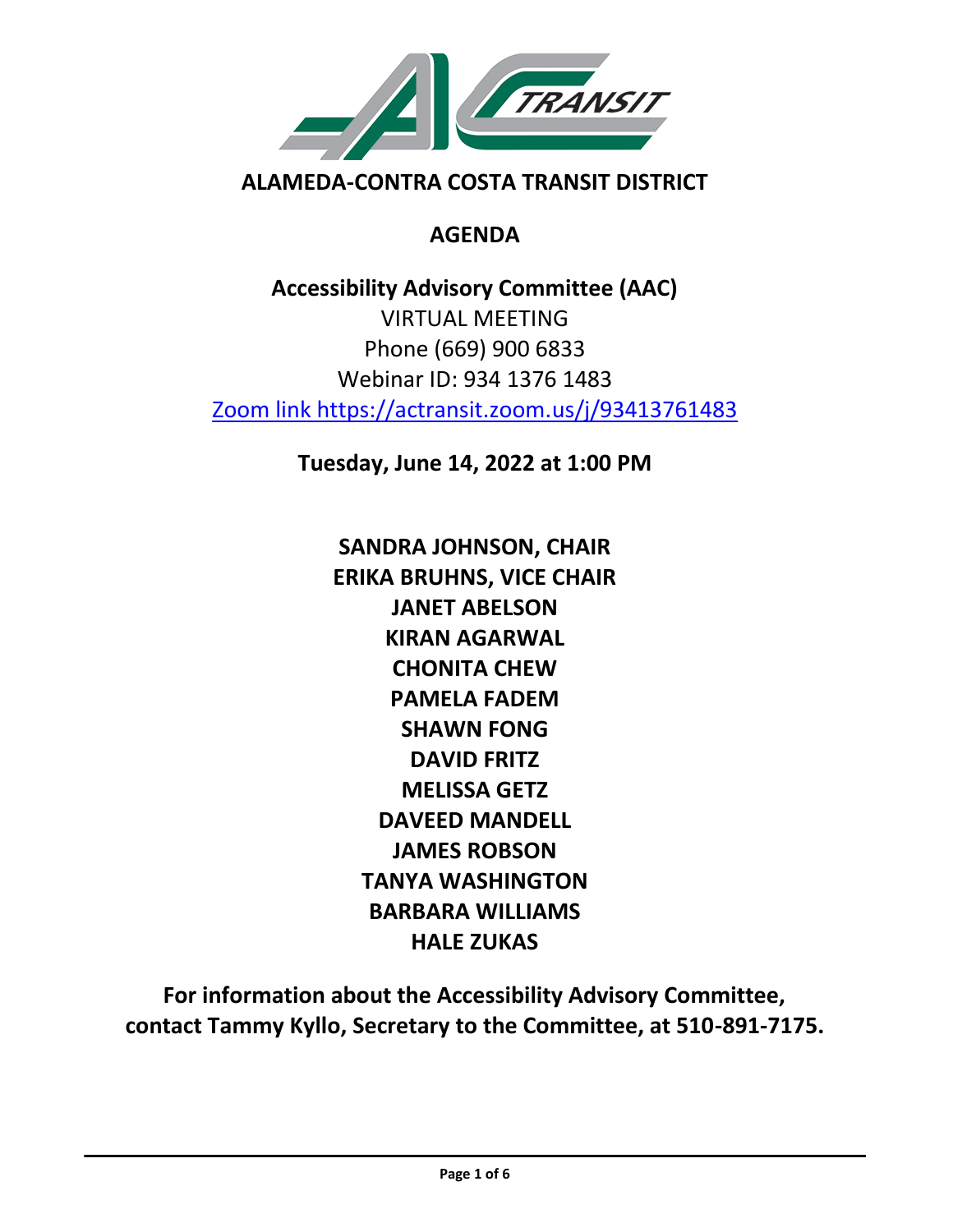## **Advisory for Virtual Public Meetings**

Due to the COVID-19 pandemic and pursuant to the Brown Act, the Board of Directors of the Alameda-Contra Costa Transit District and all advisory, oversight, and inter-agency liaison committees are authorized to hold remote teleconference meetings and no locations for the public are required to be provided or noticed in the meeting agenda. The public can access the meeting via a call-in option or an internet-based service option as listed below and the agenda for this remote meeting provides an opportunity for members of the public to directly address the body in real time. No action shall be taken during a disruption that would prevent members of the public from offering public comments using the call-in or internet-based option. Remote meetings shall be reconsidered every thirty days.

### **Public Participation at Virtual Meetings**

By Teleconference / Zoom Video Conference: Please click the link to join the webinar https://actransit.zoom.us/j/93413761483.

To listen to the meeting by phone, dial (669) 900 6833 Webinar ID: 934 1376 1483 at the noticed meeting time.

If you dialed in and intend to speak on an agenda item, dial \*9 (star nine) to "raise your hand" when the agenda item is called. If using Zoom, use the "raise your hand" feature to indicate that you wish to speak on an item. When you are called to speak by the last 4 digits of your phone number or by name, the host will unmute you. The comment time is limited to 2 minutes per speaker. If you decide not to speak, you may dial \*9 or click "lower your hand" in Zoom. The telephone numbers listed below may change from meeting to meeting.

Note: AC Transit does not provide technical support to users accessing the meeting by telephone/Zoom.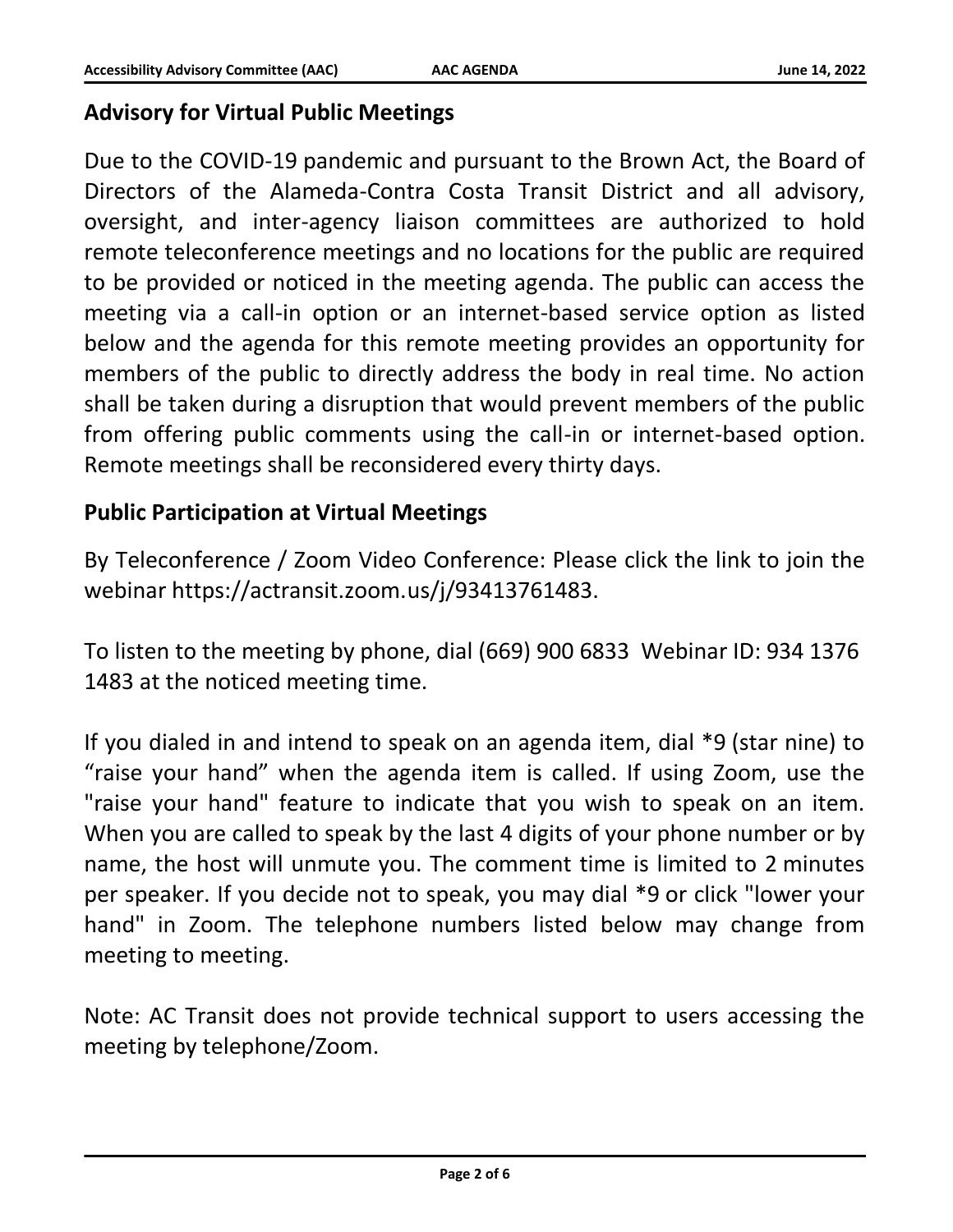|    |                                                         | Staff to the Accessibility Advisory Committee:<br>Mallory Nestor-Brush, Accessible Services Manager, (510) 891-7213<br>Kim Ridgeway, Accessible Services Specialist, (510) 891-7261<br>Tammy Kyllo, Administrative Coordinator, (510) 891-7175 |        |
|----|---------------------------------------------------------|------------------------------------------------------------------------------------------------------------------------------------------------------------------------------------------------------------------------------------------------|--------|
| 1. | <b>CALL TO ORDER</b>                                    |                                                                                                                                                                                                                                                |        |
| 2. |                                                         | <b>ROLL CALL and Introduction of Members and Guests</b>                                                                                                                                                                                        |        |
| 3. |                                                         | <b>ORDER OF AGENDA</b>                                                                                                                                                                                                                         |        |
| 4. | <b>CONSENT CALENDAR</b>                                 |                                                                                                                                                                                                                                                |        |
|    | 4.A.                                                    | Approval of Minutes for May 10, 2022.                                                                                                                                                                                                          | 22-359 |
| 5. | <b>REGULAR UPDATES</b>                                  |                                                                                                                                                                                                                                                |        |
|    | 5.A.                                                    | Covid-19 Update. (VERBAL)<br>(Planning/Operations)                                                                                                                                                                                             | 22-360 |
|    | 5.B.                                                    | UberWAV Presentation - Uber's Wheelchair<br>Accessible Vehicle Program. (Uber)                                                                                                                                                                 | 22-361 |
|    | 5.C.                                                    | AAC<br>Roles<br>and<br>Responsibilities.<br>(Linda<br>Nemeroff)                                                                                                                                                                                | 22-362 |
|    | 5.D.                                                    | Discussion of Agenda Items for the July 27,<br>2022 Joint Board of Directors/AAC Meeting.<br>(VERBAL)                                                                                                                                          | 22-363 |
|    | 5.E.                                                    | Review of Lift/Ramp Road Call Report. (Tammy<br>Kyllo)                                                                                                                                                                                         | 22-364 |
| 6. |                                                         | <b>STANDING REPORTS</b>                                                                                                                                                                                                                        |        |
|    | 6.A. Chair's Report<br><b>6.B. Board Liaison Report</b> |                                                                                                                                                                                                                                                |        |

- **6.C. ACTC PAPCO Report (Hale Zukas)**
- **6.D. SRAC Report (Kiran Agarwal)**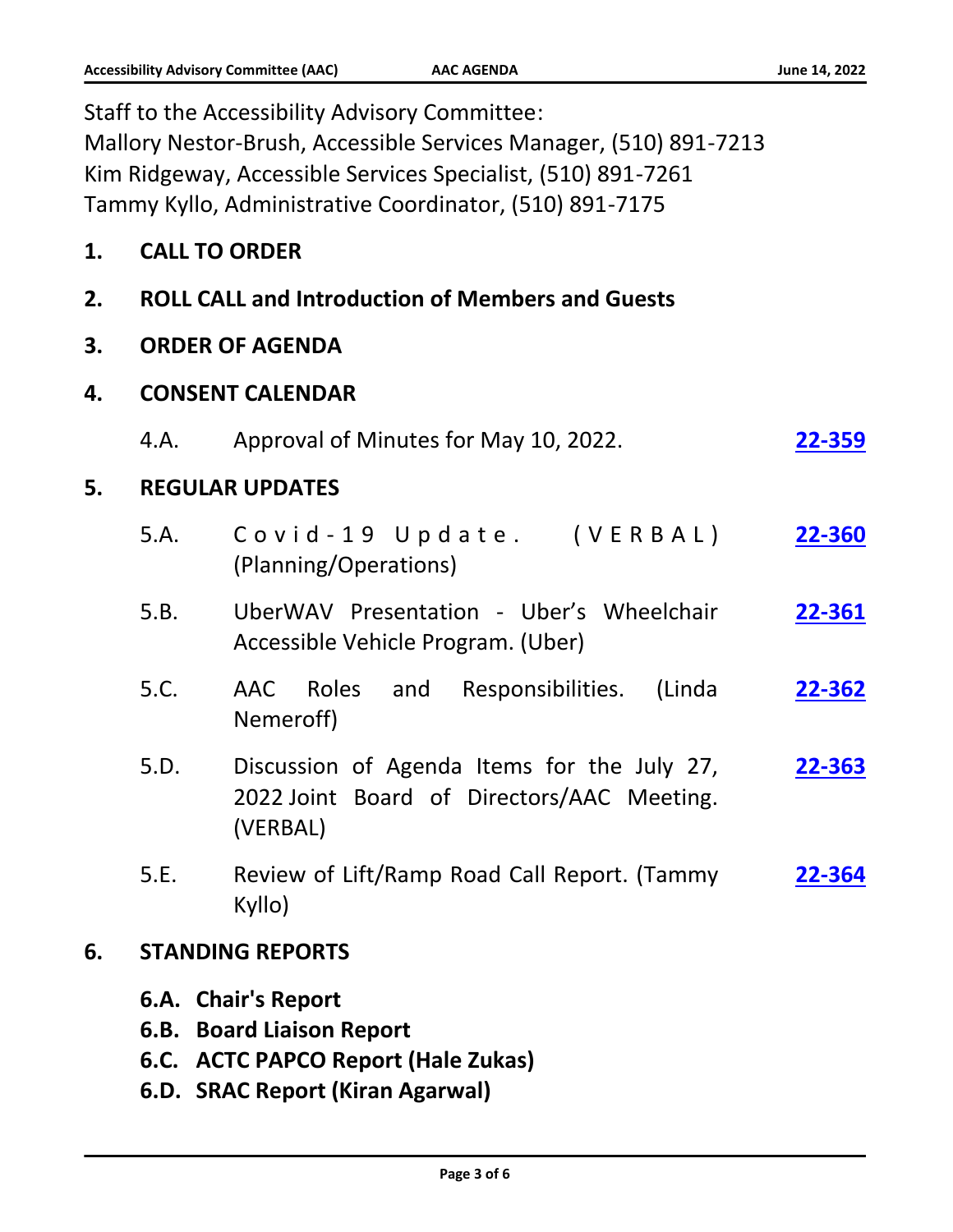- **7. PUBLIC COMMENTS**
- **8. MEMBER/STAFF COMMUNICATIONS & ANNOUNCEMENTS**
- **9. FUTURE AGENDA ITEMS & NEXT MEETING DATE**
- **10. ADJOURNMENT**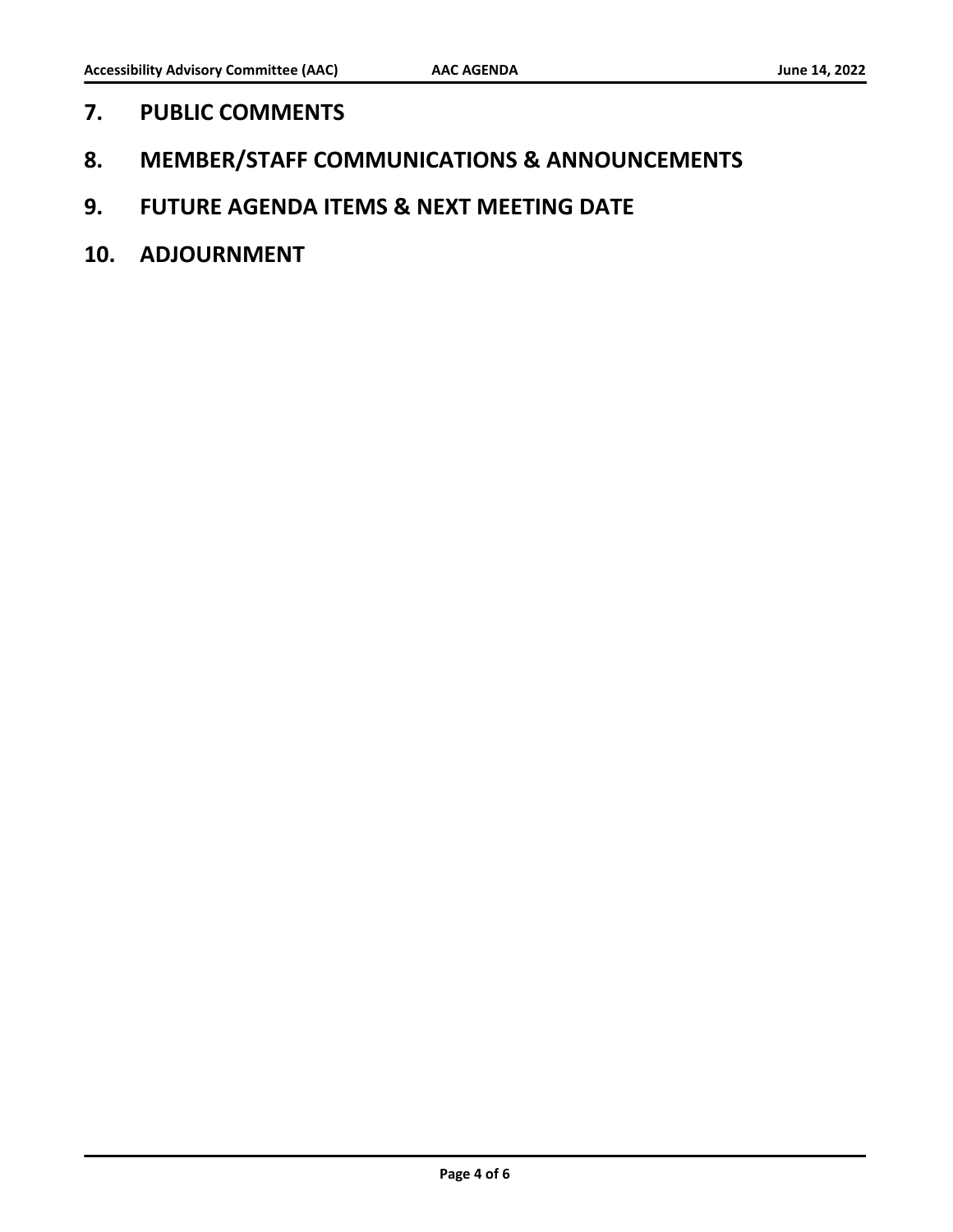#### ABOUT THE AAC

The Accessibility Advisory Committee was established by the Board of Directors in 1991 to review, comment and advise the Board of Directors and District staff regarding the implementation and enhancement of planning programs and services for seniors and people with disabilities. The AAC consists of 14 members with two members being appointed by each of the seven elected members of the District's Board of Directors. Committee members serve a one- year term. For more information, go to: http://www.actransit.org/accessibility-advisory-committee-aac/.

#### MEETING PROCEDURES

ALTERNATIVE FORMATS: AC Transit will provide written agenda materials in appropriate alternative formats, or disability-related modification or accommodation, including auxiliary aids or services, to enable individuals with disabilities to participate in public meetings. Please send a written request, including your name, mailing address, phone number and brief description of the requested materials and preferred alternative format or auxiliary aid or service to Tammy Kyllo, Administrative Coordinator, AC Transit, 1600 Franklin Street, Oakland, CA 94612. Written requests will be honored for the calendar year in which the request was made but must be renewed after January 1 for the next calendar year with the same information listed above.

SIGN LANGUAGE INTERPRETER: A sign language interpreter will gladly be provided for persons with a hearing impairment. If an interpreter is needed for a specific meeting, please call (510) 891-7175 at least five days prior to the meeting.

NO SCENTED PRODUCTS: Please refrain from wearing scented products at the meeting, as there may be persons present with environmental illnesses.

PUBLIC SPEAKERS: Speakers wishing to address subjects not listed on this